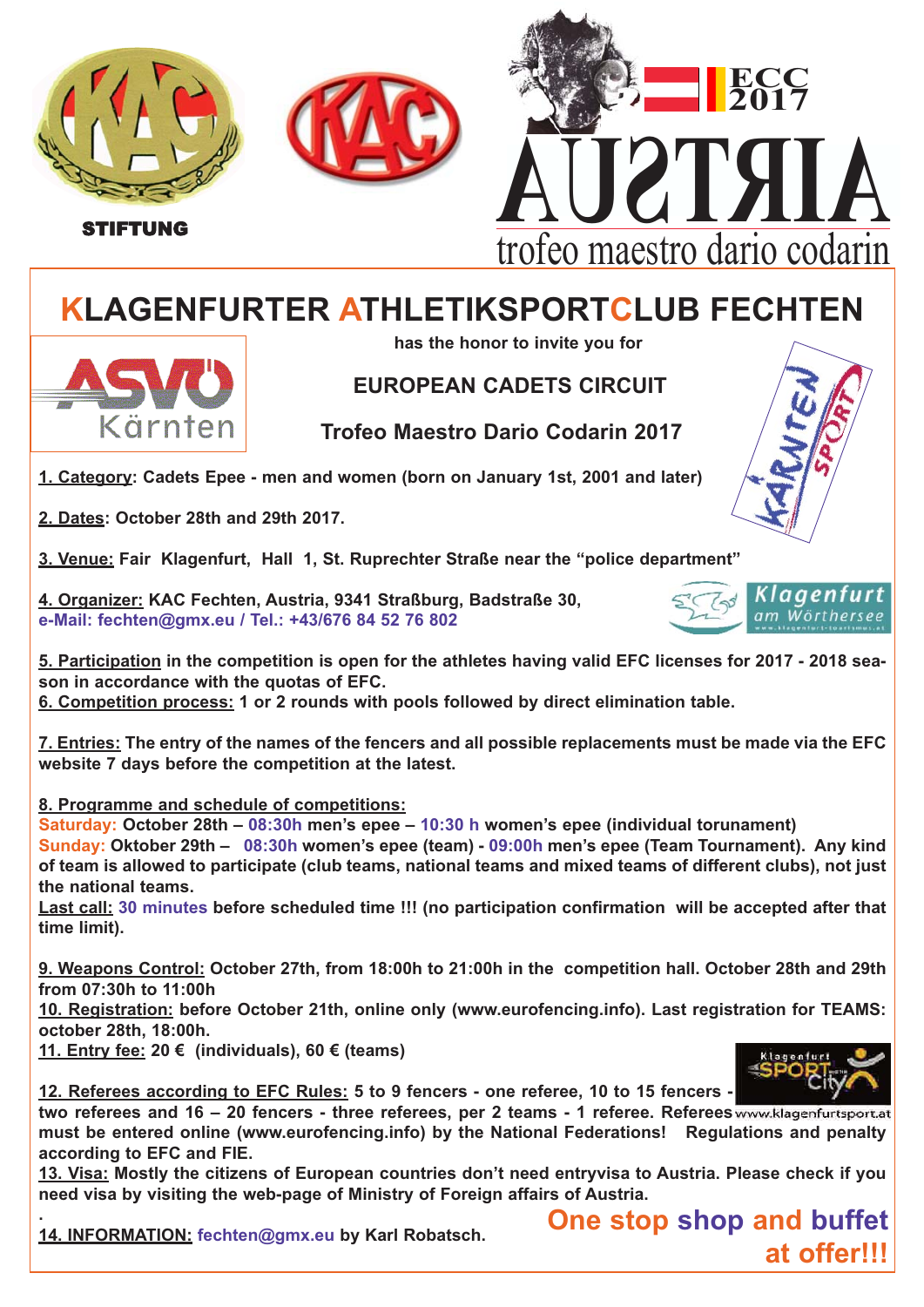## **HOTEL - RESERVATION**

**When booking through the official site you and your team will benefit of a**

- **dedicated support staff**
- **additional Information about Carinthia**
- **shuttle from/to the airport AND the sports venue**

## **Link: www.fencing.at**

and take the button "ECC Trofeo Codarin"